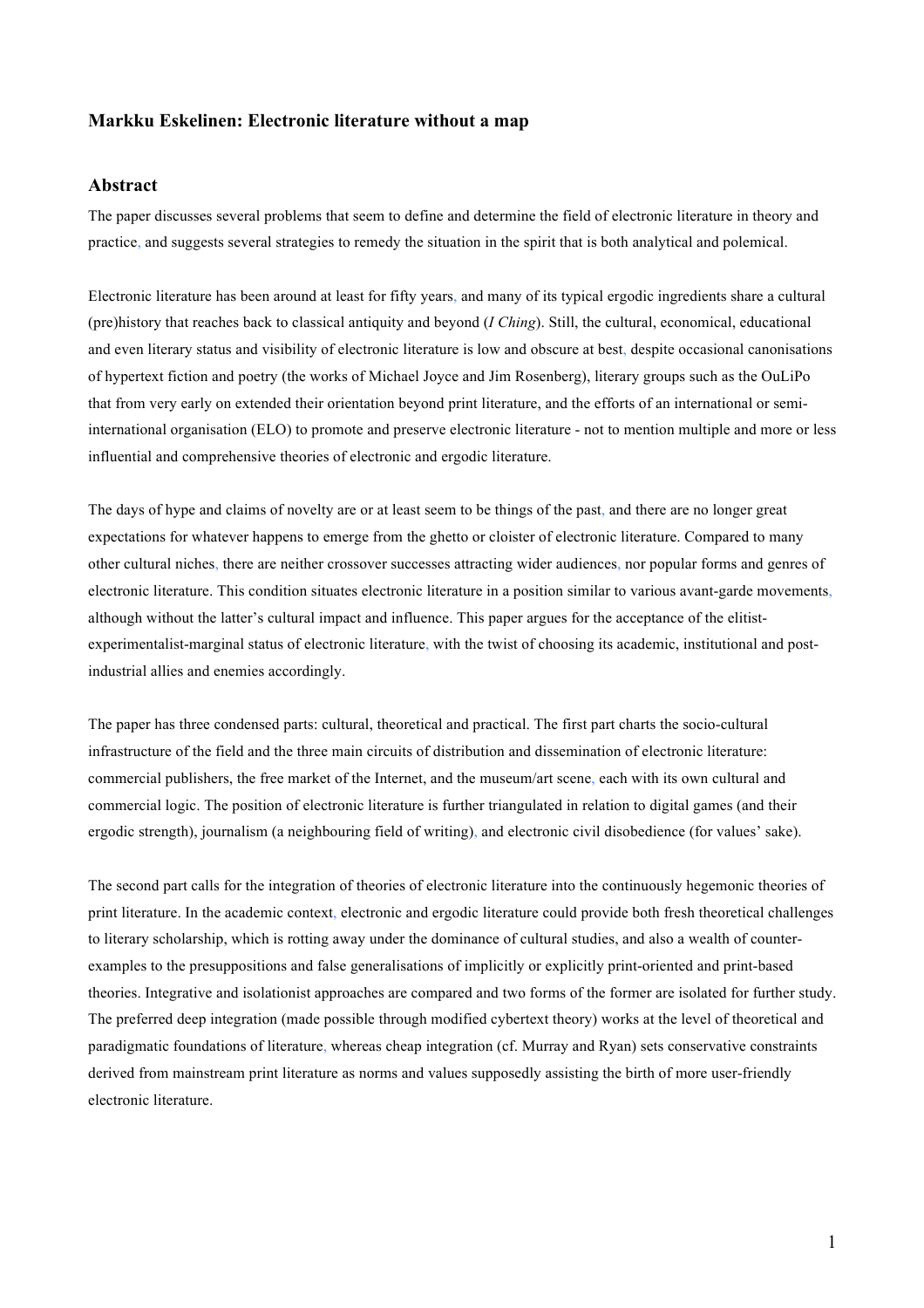The third and more speculative part of the paper divides the field of electronic literature into four dimensions: poetry/prose, fiction/non-fiction, ergodic/non-ergodic, and drama/simulation, and then locates a set of theoretical and practical blind spots arresting the development and further expansion of the field.

### **I Introduction: Situating electronic literature without a map**

Let's begin with something we all know: we don't know much about electronic literature.<sup>1</sup> Who reads it, how, why, when, how often, and in what kind of context? We simply don't know, and the situation is frustratingly the same when we try to find out the usual hard facts about the gender, class, ethnicity, age, and educational and social background of the most typical readers of electronic literature – or the most untypical ones for that matter. Almost too much ink has flown around questions concerning the real or merely hypothesized changes in reading, reception and consumption that electronic literature is supposed to have caused, but almost regardless of genre there are not very many empirical studies that could tell us what exactly real and implied readers and users of electronic literature do.

To illustrate my frustration, I'll briefly discuss two examples: small scale studies of hypertext readers conducted by Douglas (2001, 73-88) and Gardner (2003) that are problematic for several reasons. Douglas's audience consisted of undergraduate students that didn't have a clue about hypertext fiction<sup>2</sup> (or about experimental fiction, which could have helped a lot), which inevitably led to highlighting its supposedly radical break with the past. Gardner's somewhat more intelligently conducted and less ideologically biased case study also focuses on amateurs<sup>3</sup> but is of limited value, as it deliberately limits the time of reading Joyce's *Afternoon* to only 30 minutes, in which time his five readers were able to access 55 to 83 nodes*.* As we know it is trivially easy to read that many nodes (and many more), while the true threshold of readerly pain is crossed and the importance of strategic choices becomes apparent only when approximately 500 of *Afternoon's* 539 nodes have been read.

As far as I know the situation is the same with the players, users and readers of text adventure games (interactive fiction) and both ergodic and non-ergodic digital poetry. Of the four main genres

<sup>&</sup>lt;sup>1</sup> Here's the ELO committee's formulation: "work with an important literary aspect that takes advantage of the capabilities and contexts provided by the stand-alone or networked computer." As vague as this provisional definition is, it still manages to rule out reproductions of print in digital media, and for our purposes in this paper it is almost <sup>2</sup> Their ignorance is understandable as these readings took place in 1987.<br><sup>3</sup> Their ignorance is understandable as they too didn't have any previous experience of reading hypertext fiction.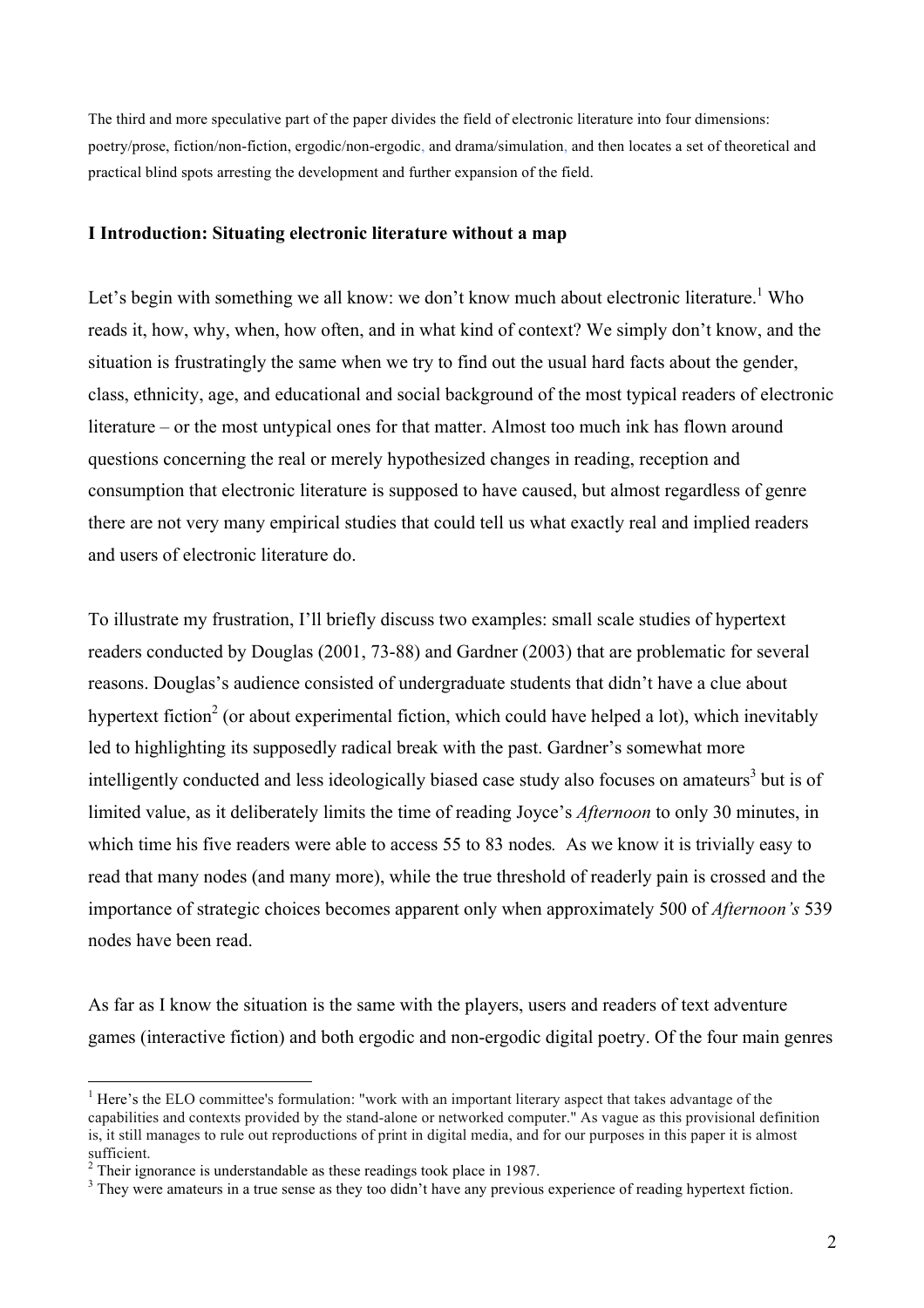of ergodic literature Aarseth discussed in *Cybertext*, only MUDs are an exception in this respect, probably for a variety of reasons ranging from the higher self-awareness of participants to the social nature of the genre, i.e. its near complete break with the tradition of solitary reading that made real players interesting also as research objects.

As such, the non-knowledge and wilful ignorance concerning readers and audiences and the preference for hypothesized and imaginary ones (or generalisations based on the critic's own experiences) is typical of experimental literature, to the tradition of which the literary end of ergodic literature belongs. One could argue though that the difference between experimental and mainstream literature is not that great, considering the less than impressive results of reception studies with their much simpler objects of choice. Perhaps there's no need to figure out any basic facts about the audience, as there's nothing to sell due to the lack of a commercial infrastructure, but on the other hand, the lack of empirical studies is a shame, as the expectations, repertoires, strategies, and preferences of readers seem to change much more slowly than the functional, modal and generic range of electronic literature.

### [a short sarcastic paragraph omitted]

The almost dysfunctional ELO directory lists 159 publishers, but amidst a welter of old info and dead links the current situation is hard to piece together. Still, it is safe to say that the majority of the listed publishers are non-profit organisations and journals; many of them are or were publishing essays and criticism on electronic literature but not the real thing. It is equally safe to say (I'd be happy to be proven wrong here) that since the emergence of the Internet electronic literature is no longer usually published offline (in the disks or CDs that seem to belong to the prehistory of electronic literature). MUDs (as almost autonomous environments for collective improvisation) and story-generators (that were and still are exercises in computer science doing its best to imitate the narrative intelligence of a two-year old) were outside the literary market to begin with, and despite the short and phenomenal success of Infocom (shut down in 1989) and the remarkable persistence of Eastgate (continuing the small press tradition in avant-garde publishing), the genres of interactive fiction and hypertext literature have for a long time been in their post-Infocom and post-Eastgate stages.

Eastgate's catalogue also clarifies a thing or two about author positions. Today (August 22, 2008) it contains 45 hypertexts (25 of them are fiction, 9 non-fiction, and 7 poetry; in addition there are four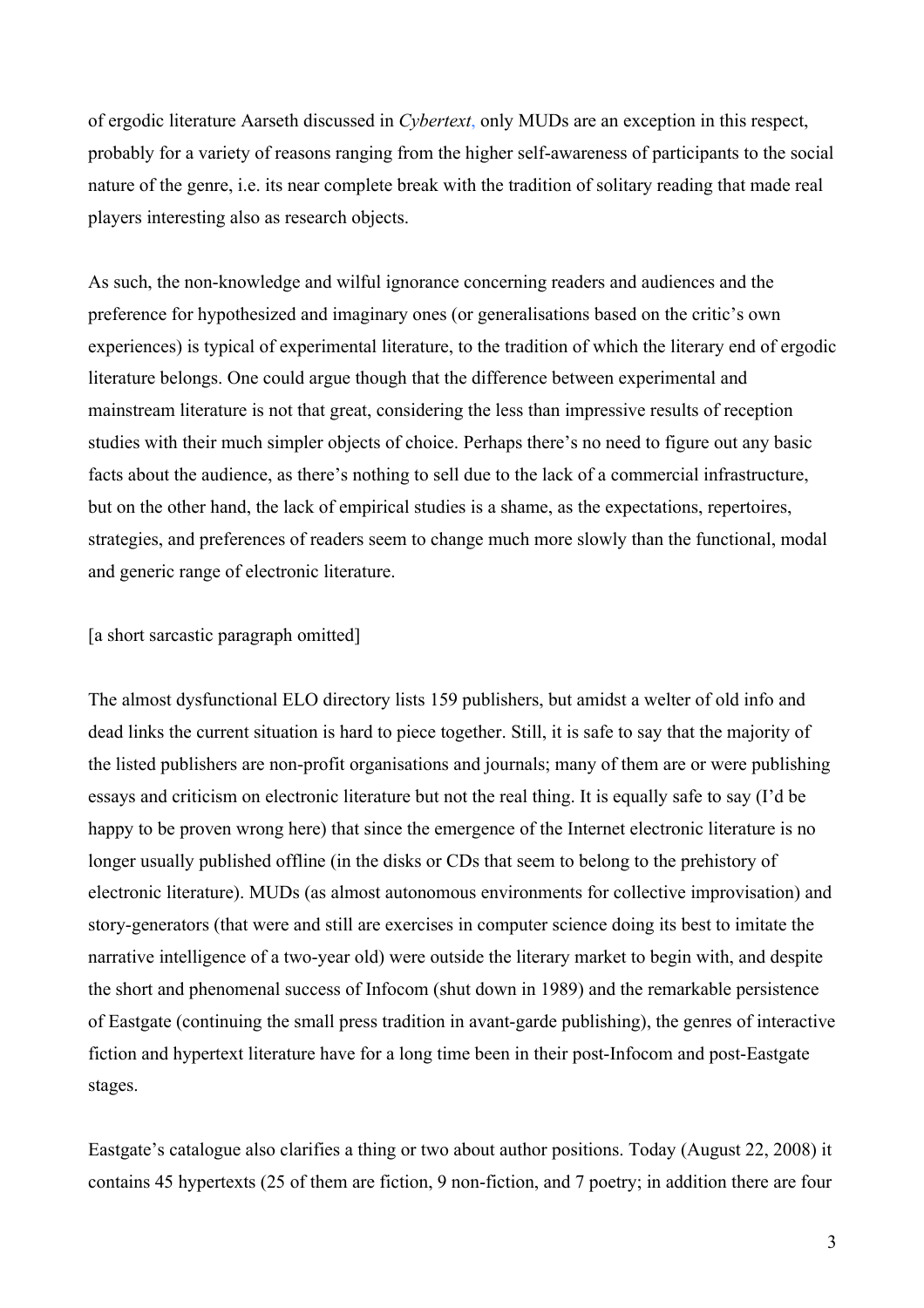titles that are classified as both fiction and poetry) by 40 different authors. Probably the best-known title is Michael Joyce's *Afternoon*, which is referred to as a hypertext bestseller<sup>4</sup> (by its publisher), although its sales figures are not disclosed. Only five (Joyce, George P. Landow, Deena Larsen, Jim Rosenberg and Rob Swigart) of Eastgate's forty authors have published two or more titles there, the record being Larsen's three. A closer look at the publications of Eastgate authors shows that Eastgate has published only a tiny fraction of them. The rest of their oeuvre is either self-published or published in the online journals (or their offline predecessors) that are the two main publishing options in the field. In other words, it was never possible to make an ordinary career as a serious commercially published hypertext writer.

Needless to say, culturally and technologically available author positions are extremely polarised. The vast majority of authors and writers continue to write print literature, whereas one tiny minority of authors writes only electronic literature, and another tiny minority writes both print and electronic literature, usually preferring one or the other. Needless to say, print authors enjoy much higher cultural status, with all its cumulative consequences and benefits from higher media visibility to in some cases actually making a living. At the same time, production processes within the publishing industry (from writing and editing to manufacturing - and storing, in the case of books on demand) have been thoroughly digitalised, while the material format, market and distribution have remained essentially the same ever since the advent of the printing press (I'm not talking about quantitative changes). Whenever the publishing industry dreams about utilising the Internet beyond marketing and bookselling, it sees it only as an alternative or additional channel for delivering the same old same old (i.e. products that function<sup>5</sup> the way books usually do), but is taken aback for many reasons including the greater risks of piracy and prize reduction. In other words, even if some day a digital commercial infrastructure does arrive, it will very likely not be designed for delivering electronic literature as we know it – or want to define it.

Still, publishers are only partly to blame. The material basis of literary works could easily be hybrid (both print and digital) and although various combinations of books and diskettes, CD-ROMs, audio cassettes, or web objects have been tried out, these experiments have been relatively rare and certainly not popular with the consuming public.<sup>6</sup> The cost of adding the strengths of electronic

 <sup>4</sup> Probably the better term would be <sup>a</sup> steady seller due to *Afternoon*'s position as <sup>a</sup> founding text and <sup>a</sup> prime example of its genre. <sup>5</sup> In <sup>a</sup> cybertextual sense within the variety of <sup>576</sup> media positions. <sup>6</sup> I'm thinking of such projects as Stephanie Strickland's *<sup>V</sup>* and Lance Olsen's *10:01* – and in the backwards Finnish

context my own *Interface* (1997/1998).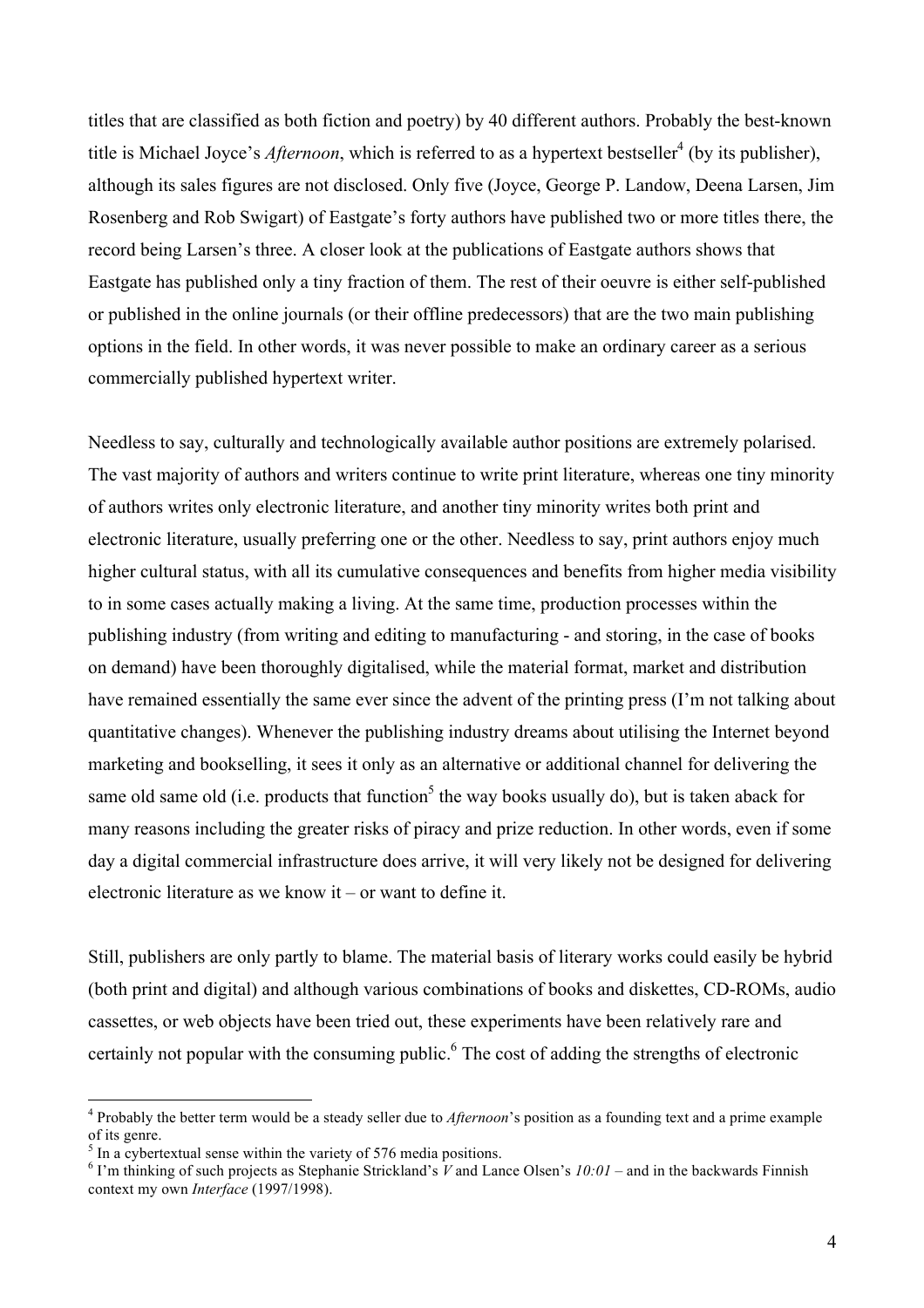literature to those of the good old book is not necessarily too high, especially if the digital parts of a hybrid literary work were to be available (or downloadable) on the net and thus didn't have to be physically packaged and disseminated with the book. There seems to be a genuine lack of interest and curiosity among print authors to write and experiment with such hybrids; thus the polarisation among both authors and audiences remains high, and the vast majority in both groups has neither interest in nor experience of electronic literature. And no part of electronic literature is allowed to enter or to be smuggled into the dissemination networks of print literature.

In addition to online publications, museums, galleries, and other art venues have become interested in circulating certain types and genres of electronic literature. For obvious reasons the emphasis is on ambient (see Cayley 2002) and visual digital poetry, on conventional practices and traditions in inter- and multimedia, and perhaps on more ludic textual instruments. In any case, according to Roberto Simanowski's (2007) recent observations, various hybrid forms of intermedial art are allowing text to "survive in a hostile environment." However, Simanowski's precious text has survived in that hostile environment for decades now. There's also very little that is genuinely new in this kind of dissemination; the access to text is also localised in CAVE environments as it always was with holopoetry and will be in many literary projects utilising GPS.

So far so good; there is no commercial infrastructure for electronic literature, and neither are there crossover successes reaching wider audiences or popular forms and genres of electronic literature. So what? Pretty much everything else that is necessary is there at least in some rudimentary form: journals, anthologies, grants, creative writing programs, archives, communities, prizes, events, conferences and even an international organisation to serve and protect electronic literature (not to mention criticism and scholarship). That is pretty much all that experimental literature could ever have or hope to have, except that after the emergence of the WWW it is all there in the same loose multilingual network that is much more accessible to the interested parties than the locally shattered, usually poorly documented, and only belatedly accessible and influential cultural heritages of pre-digital and pre-Internet avant-garde and experimental literary movements.

The low cultural and educational status of electronic literature partly results from its experimental status and lack of media visibility (which strongly correlates with its general unpopularity), but there are other reasons for its situation as well: relative lack of generally recognised masterpieces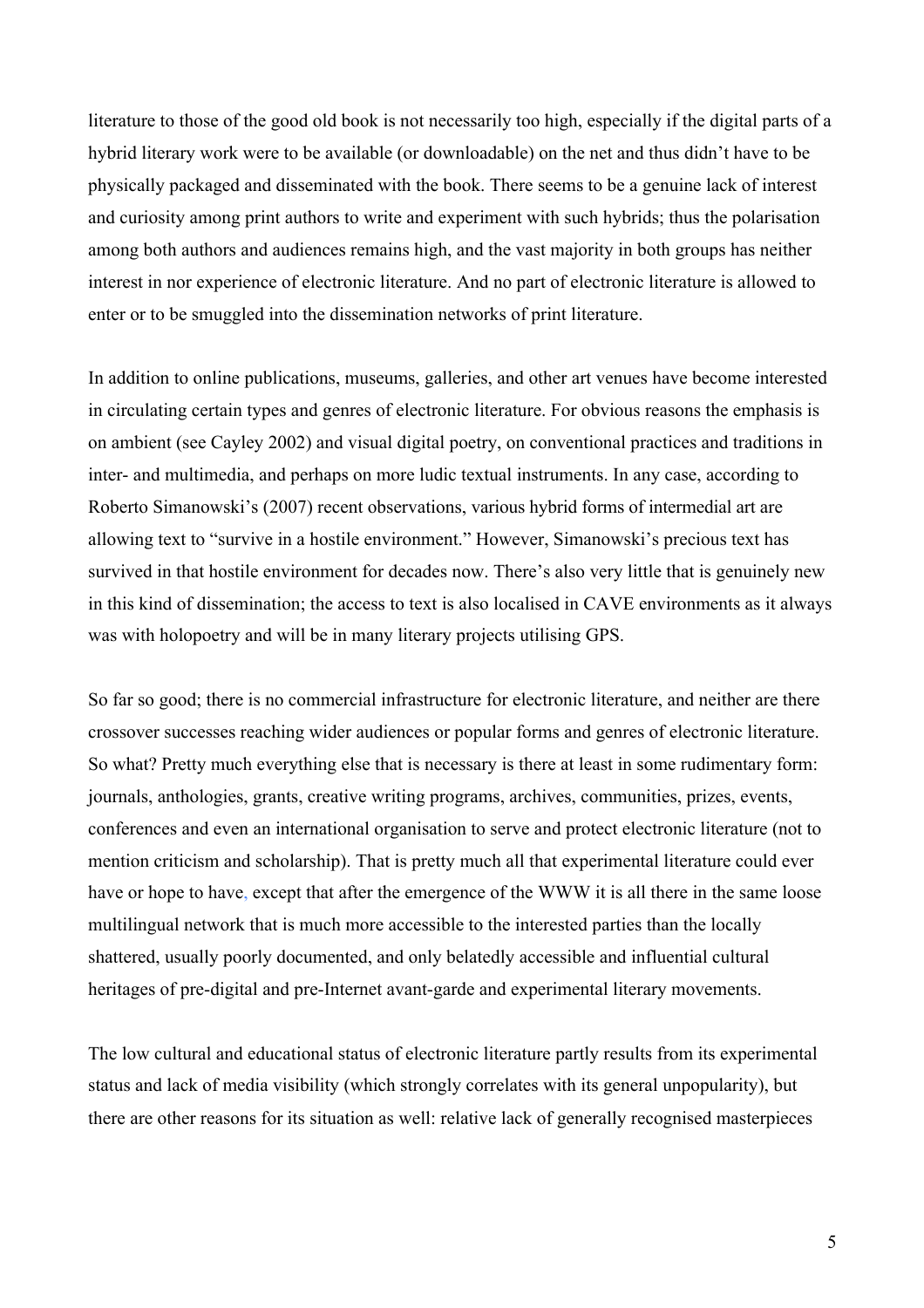despite a few canonisations well on their way<sup>7</sup>, the dual hegemony of popular culture and cultural studies, ungrounded hype (the homeopathic fallacy) equating hypertext structures and human cognition, continuing emphasis on the cultural and educational importance of simulation and games that are seen as more native to networked and programmable media than any form of literature (except programming languages), and so on.

## [omitted]

From the cybertextual perspective, electronic literature in its ergodic and non-ergodic forms contains a certain functional and behavioural surplus compared to the most typical media position occupied by books (static, determinate, intransient, random access, impersonal perspective, no links and interpretative user function). The big question is of course the use and use value of this surplus. To the degree that educational systems are about preservation, transmission and (re-)evaluation of mono-, multi- and trans-cultural traditions and practices, there's always a canon or canons to struggle for and against, and to the degree they are invested in contemporary struggles of power and knowledge these interests offer themselves to be addressed (thematized and formalized). [Several sentences omitted] To put it as simply as possible, there are at least two or three broad questions to be asked. To what degree does electronic literature engage and rework the canons and traditions of print literature and to what degree it should do so to gain more ground or recognition? Are there forms and themes that it is better equipped to address and implement than its print "predecessors"? $8^{\circ}$ 

By reworking I mean hypertextuality (in Genette's sense<sup>9</sup>) that targets the key works in the Western and other canons up to modernism and beyond, and not just the more limited sub-tradition of mostly 20<sup>th</sup> century experimental and avantgarde literatures (typical examples include John Cage's *Roaratorio* that is a transformation of Joyce's *Finnegans Wake* and Stuart Moulthrop's *forking* 

 <sup>7</sup> The best-known case is *Afternoon's* inclusion in Norton's *Anthology of Postmodern Literature*. Canonisation or recognition through the prism of postmodernism seems to be the usual way. Brian McHale mentions Jim Rosenberg and John Cayley in his treatise on postmodernist poetry (McHale 2004) – while this move may shift the poets' status from obscurity to marginality, it also masks their connections to modernism and Oulipian traditionalism (among other things). In short, the oeuvre of these three authors contains both epistemological and ontological problems unknown to theories and practices of print modernisms and postmodernisms.<br><sup>8</sup> I fully appreciate these kind of questions are not usually asked to avoid sterile speculation the double helix of which

must be *Hamlet on the Holodeck* (Murray 1997), a combination of unsophisticated theories that belong to the prehistory of narratology with <sup>a</sup> nonexistent technology that wasn't around then and isn't around now. <sup>9</sup> According to Genette's new and improved definition "a hypertext is <sup>a</sup> text that derives from another by <sup>a</sup> formal

and/or thematic process of transformation" (Genette 2005, 10)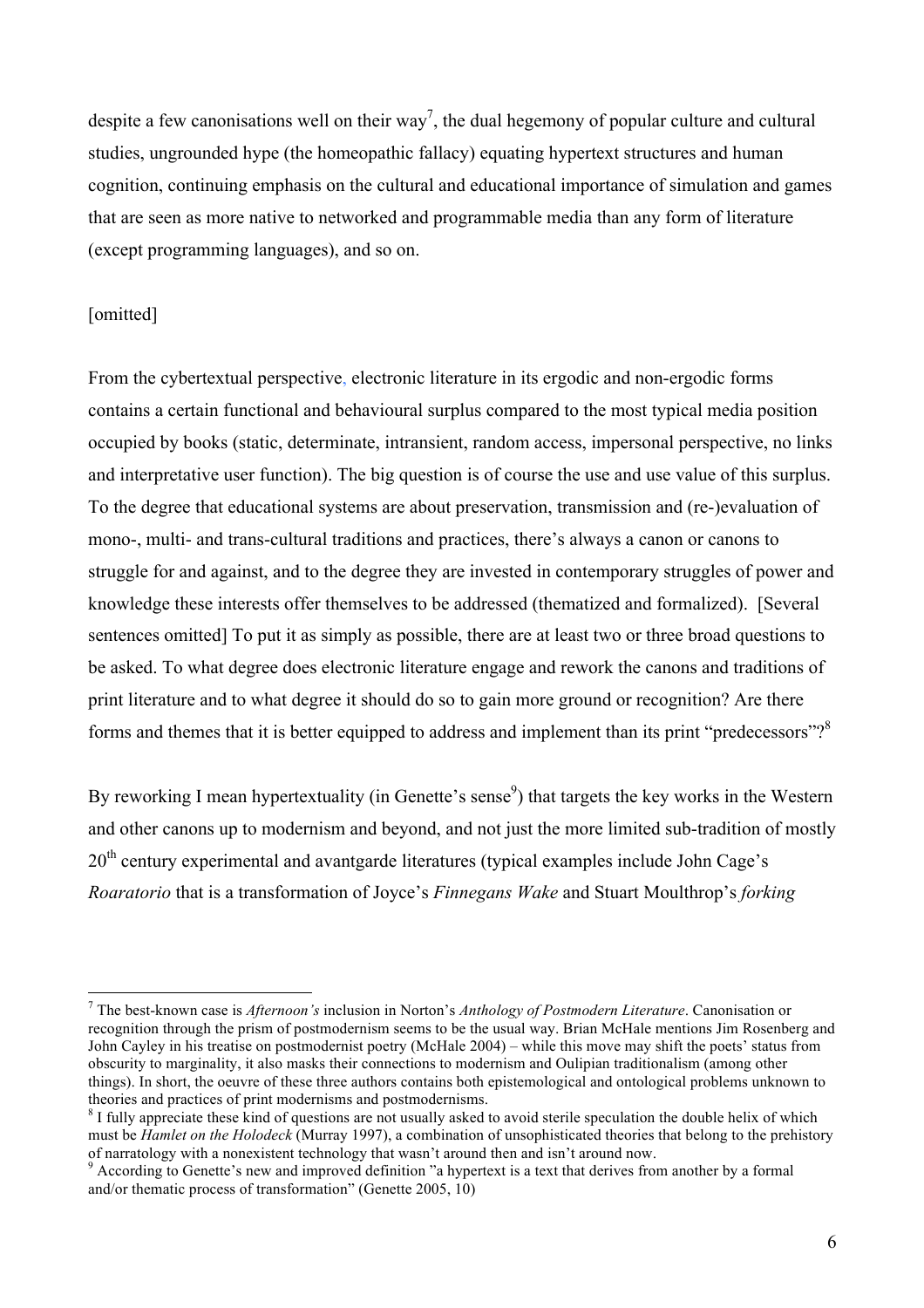*paths*, an adaptation of Borges' *The Garden of the Forking Paths*), systematically transforms<sup>10</sup> them and in the process shows and tests the power of behavioral surplus. Behavioral transformations don't have to be ergodic (not everything needs to be turned "interactive" or benefits from it) as there also are many untried non-ergodic positions to choose from and of course the relevant aesthetic choices do not stop but only start here. [Several sentences omitted] In short, the question is should we be content with merely annotating Dickens (a la Landow) or should we perhaps try to rewrite him? I'm not saying we should do either, but the latter option is easily available and rarely used – and as we all know even if a literary text fails aesthetically it may still be pedagogically valuable.

Be that as it may [the rest of the paragraph omitted]

However, I'm not overly concerned with economical, educational and cultural aspects; for the rest of this paper literary and cybertextual perspectives will be quite enough. As we saw in the previous paragraph, literary aspects or the literariness of electronic and ergodic literature need to be revisited.

It is useful to situate electronic literature in the continuum of ergodic literature, although electronic literature is not necessarily ergodic (cf. kinetic poetry, textual movies, "old school" text generation). Electronic literature has been around for approximately fifty years, whereas the history of ergodic literature<sup>11</sup> goes back to classic antiquity and beyond. As writing is always a spatial activity, Aarseth (1997, 9) states that there's no reason to doubt that linear and non-linear literatures have coexisted from very early on. However, there are generic and contextual differences. Aarseth's earliest examples, Egyptian wall-inscriptions and *I Ching*, are ritual, magical and religious texts, not fiction or poetry. *I Ching* is not to be read in its entirety but to be consulted - a feature that it shares with such later ergodic entities as dictionaries, encyclopaedias and instruction manuals. Philosophical and religious writing included many examples of permutation and combinatory principles (Llull; Leibniz; Bruno) centuries before they found their way into modernist and postmodernist experiments. One could argue that in non-fiction (in a broad sense including also journalism and academic writing) at least the mild forms and devices of ergodic textuality and exploratory user function (such as footnotes, endnotes, and indexes) are typical and trivial organisational principles

 $10$  Instead of merely quoting and alluding that are intertextual practices in Genette's (1997, 2) rather narrow but very useful definition. <sup>11</sup> We are almost without <sup>a</sup> map there too despite articles such as Cramer <sup>2000</sup> and projects such as Eskelinen and

Koskimaa 2006.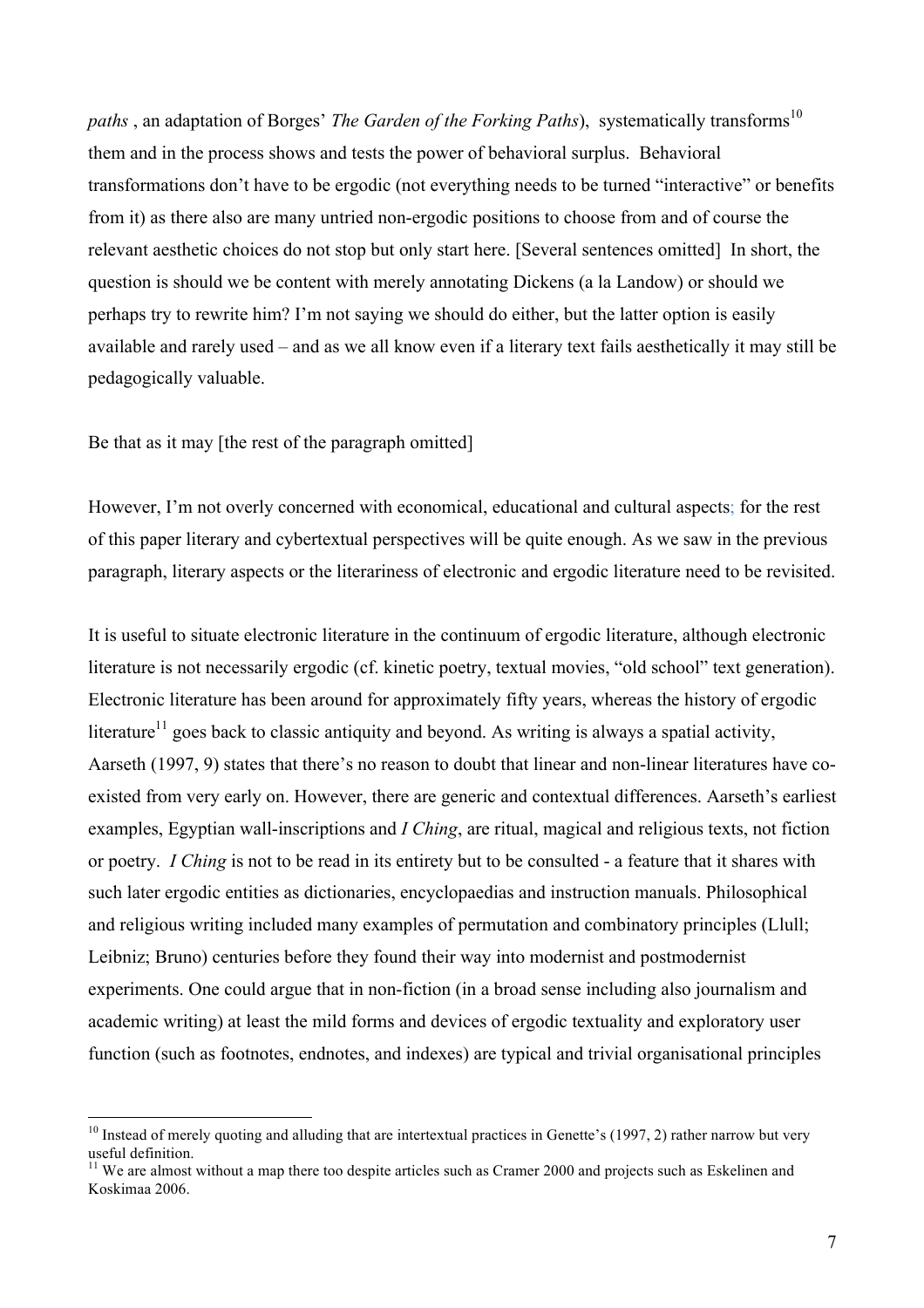usually operating on readers' terms and serving their informative interests. Or to put it differently, there's a considerable difference between consulting and traversing a text.

If ritual, religious, and other non-fictional texts are excluded, then the history of ergodic literature becomes considerably shorter, but it still begins, at the very latest, in the fourth century A.D. with Optatian's mesostic and permutative poetry (Higgins 1987, 5-6; Cramer 2000) - although Higgins (1987, 20) also mentions an acrostic altar-shaped pattern poem from the second century A.D.

Compared to poetry, the history of ergodic prose fiction let alone ergodic novels is much harder to piece together. The best-known examples were published in the 1960s (Saporta 1962; Cortazar 1966; Johnson 1969; Nabokov 1960)<sup>12</sup> but there are earlier novels with footnotes and indexes (and other devices appropriated from non-fiction) and a variety of literary machines producing combinatory prose and drama. Jörgen Schäfer (2006) finds examples of these two practices (and of explorative and configurative user functions respectively) in German literature from the  $17<sup>th</sup>$  and 19<sup>th</sup> centuries onwards. Also in German literature these navigational and combinatory practices first appeared in poetry.

The point here is not to trace this history any further or in greater detail, but to point to certain inconsistencies at the heart of electronic literature seen from a diachronic perspective. Most ingredients of ergodic and electronic literature have been around for centuries<sup>13</sup>, and thus there's a heretical question to be asked: what if these qualities and functions have already found their relatively stable cultural niche or position, which is much harder to change than is usually thought, especially if these features are seen as recent digital novelties.

To conclude this section, we'll return to more contemporary matters and to the cybertextual perspective that is capable of situating any text, depending on how its medium functions, in its typology of 576 media positions and thus effectively putting an end to media essentialism and

 $12$  For some reason Aarseth (1997, 68-69) classifies the user functions of Saporta and Nabokov as interpretative but that of Cortazar as exploratory (and interestingly Apollinaire's *Calligrammes* as well). In other words, only the latter is ergodic. Still, each of these as well as Johnson 1969 have several presentation orders, and after deciding which path to take (in Cortazar) or constructing the path by shuffling the pages (in Saporta –and Johnson) there's only good old reading/interpreting to do – except in *Pale Fire* where the decisions have to be made on almost every step of the traversal. In this paper all four novels are taken to be ergodic because they do not present their scriptons in one fixed order. As ergodic literature requires non-trivial effort then it is perhaps the definition of non-triviality that is at stake here.<br><sup>13</sup> Or for decades: kinetic poetry existed on film and video before expanding into the digital realm.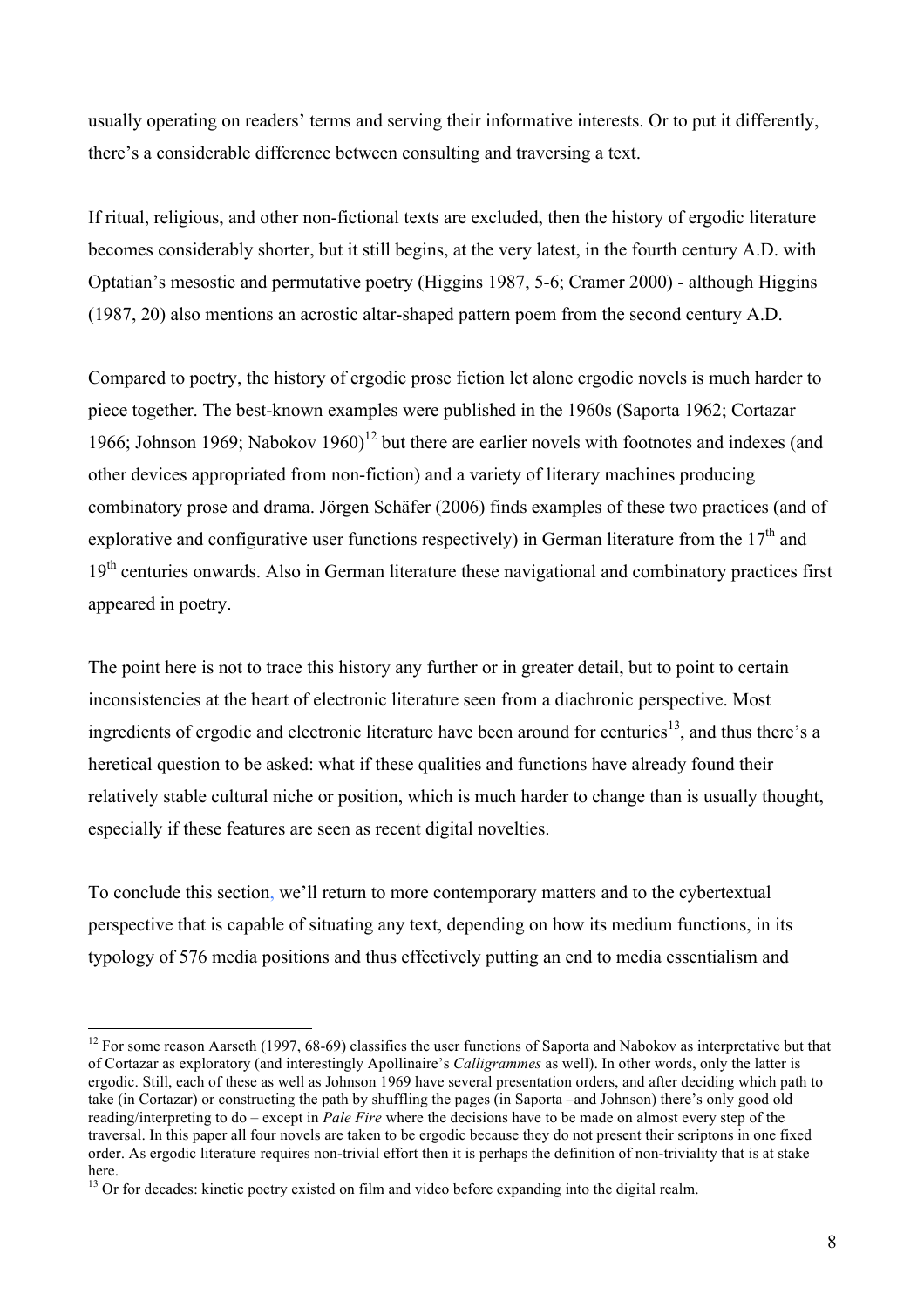dichotomies<sup>14</sup> (because of the overlapping ranges of different media). Aarseth's model is descriptive, and to a certain degree it reflects the situation and genre system of the field in the earlyand mid-1990's. *Cybertext* was written and published before the emergence of ludology and game studies at the turn of the millennium, and in retrospect it is easy to divide the four genres Aarseth discussed at length into two: hypertext fiction and text generators belong to the literary end of the ergodic scale and text adventures and MUDs to the gaming end that could now be legitimately situated in the field of game studies as well. In the aftermath of ludology and game studies certain new genres, most importantly textual instruments, have also arrived on the scene.

Likewise the consequences for ergodic literature of the emergence of the WWW were not visible at the time of *Cybertext*'s publication. More than a decade later it is easy to see that the most popular attractions of the Internet are related to social communication, online communities, and an immediate access to information and entertainment (perhaps best combined in MMOGs) much more than, say, to underlying hypertext structures (and their supposed affinities with human cognition).

Seen in this light, cybertext typology seems to miss or at least downplay the crucial difference between single-user and multi-user literature<sup>15</sup>. In the latter, social communication and interaction among users is necessary for the work's aesthetic realisation. That quality sets MUDs apart from all the other genres and texts Aarseth addresses in *Cybertext*, and it also challenges the strong metaconvention of solitary reading. In that respect both ergodic and non-ergodic traditions of literature are almost in diametrical opposition to game traditions, as most non-digital games require two or more players. Moreover, if we choose to believe that "in literature we may have to configure in order to interpret whereas in games we interpret in order to configure" (Eskelinen 2001), we can describe differences between games and literature also in terms of ergodic strength and dominance, i.e. that in literary texts ergodic qualities serve users' interpretative interests and in games interpretations serve players' ergodic interests (winning, completing or simply continuing the game). Combining these two perspectives, we can finally conclude this section by making some elementary comparisons to see what if anything changed after the shift from programmable to networked and programmable media.

 <sup>14</sup> Although Aarseth briefly discusses *Book Unbound* (Cayley 1995), ergodic poetry is not discussed in *Cybertext* on the same level as the four other genres. Still, two examples of ergodic poetry are included in the selection of texts on the basis of which cybertext typology is constructed.<br><sup>15</sup> The difference could be incorporated in Aarseth's model simply by adding to it an eighth parameter called user

position.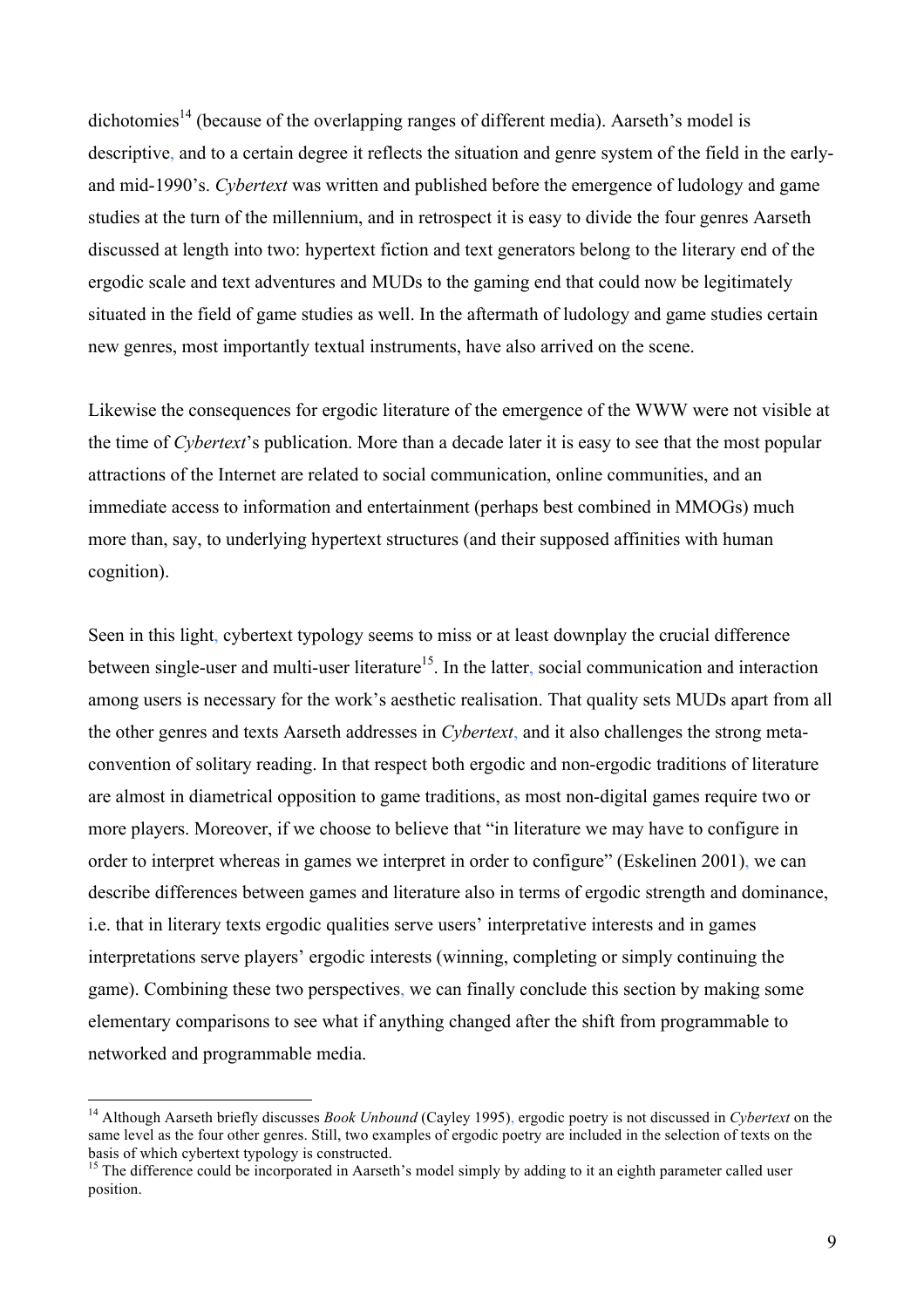On the surface, after this shift hypertext fiction turned more verbivocovisual (or hypermedial flexibly combining visual, aural and verbal elements) and its interfaces become more attractive and complex – but these trends could equally well have happened without the WWW. The number of external links (to use Anna Gunder's term) increased (from zero) as texts were no longer materially disconnected from each other but all in all the old and essentially closed labyrinthine model of hypertext remained the norm (instead of the two other main options of strict hierarchy and thoroughly decentred network). Although web hypertexts are ontologically different from their offline counterparts on diskettes and CDs (cf. they are not distributed in copies, they can be materially connected to other texts even to ones not existing at the moment of their publication, and the author/publisher can modify and remove them after publication) these differences didn't much affect hypertext aesthetics. For the most part hypertext fictions also remained static and intransient, despite Stuart Moulthrop's clever attempts to the contrary in *Hegirascope* and *Reagan Library*.

Interactive fictions (including interactive drama such as *Facade*) changed and were affected even less, although the conditions of their dissemination greatly improved as they become downloadable and more easily archived. In short they retained their status as single-user commodities.

Although there still are some 1700 MUDs, the genre gave way to its more popular and commercially successful graphic successors MMOGs, which compared to their predecessors are more clearly gaming and role-playing arenas. In the history of games, MMOGs corrected the historical anomaly in digital games by adding multi-player and multi-team games to the previous limited variety of two-player console games and single-player PC games.

Digital poetry seems to have been affected very little; according to Chris Funkhouser's (2007, 3) recent media-archaeological work "nothing particularly new has emerged since the initiation of the WWW." This harsh claim can be challenged by those textual instruments that are poetic, as they as well as other instruments seem to utilize at least some of the ontological differences mentioned above. Quite interestingly both single and multiplayer textual instruments are already available.

In terms of ergodics and ergodic strength, the phenomena discussed above can be divided into three groups. In the first group ergodic qualities seamlessly serve their users' interpretative and informative interests in a naturalized way, i.e. ergodic qualities don't complicate the search of information but assist in it and make it easier. This is the case with non-fiction and with texts that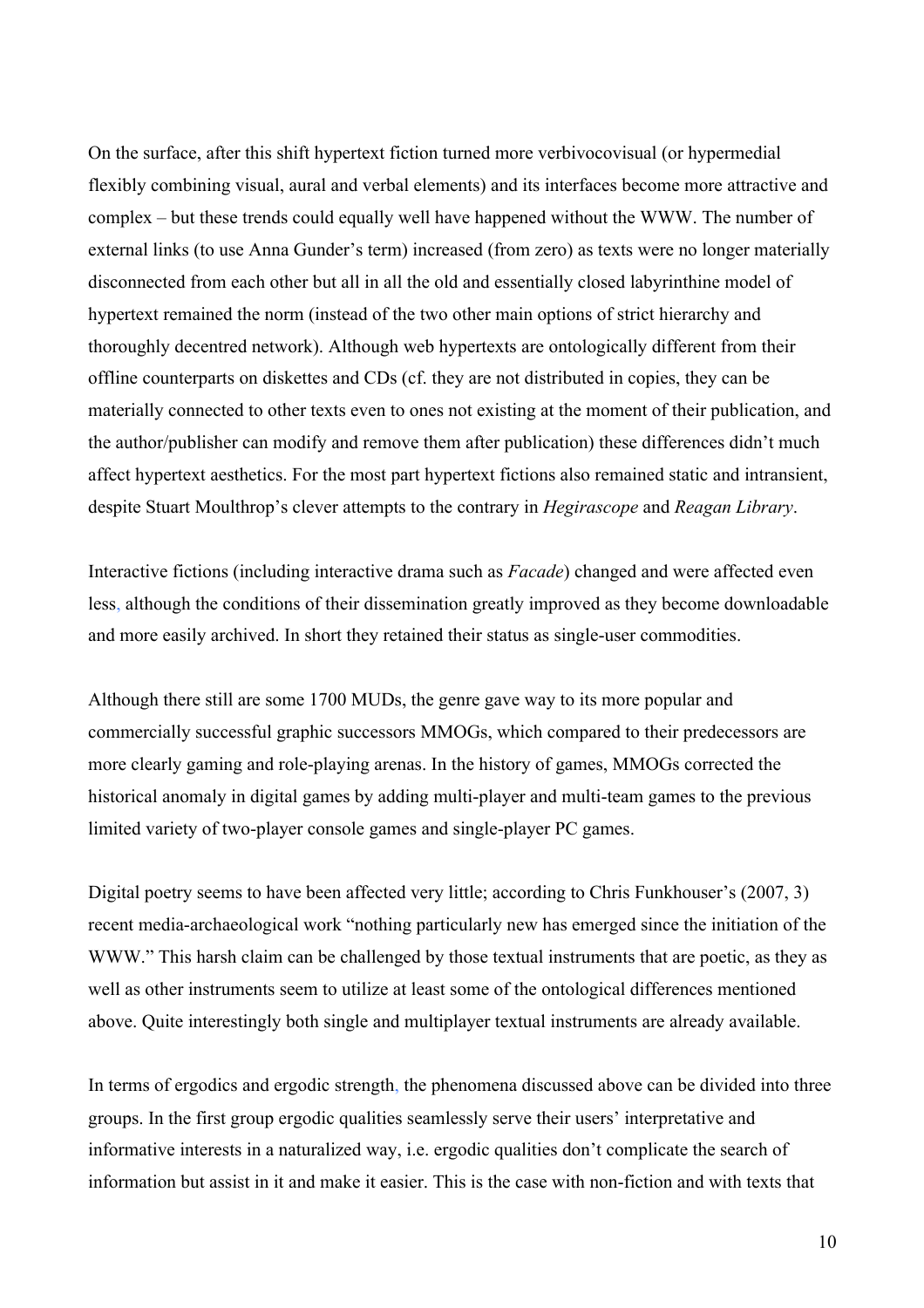are to be consulted and not necessarily traversed in their entirety (ritual texts, dictionaries, instruction manuals etc.). In the second group are the texts that we call literature and in which, if they have ergodic features at all, ergodic features don't dominate but only complicate the user's interpretative efforts. Games form the third group: ergodic qualities dominate and the players' interpretation serve their ergodic interests. It is worth repeating that digital multiplayer games add social interaction on top of single user ergodics between (hu)man and machine and thus run completely counter to the long duration<sup>16</sup> invariable of solitary reading.

In short, ergodics are dominant in games, naturalised in non-fiction, and remain non-naturalised complications in fiction and poetry. Of course this is a question of degree; like everything else, explorative, configurative and textonic user functions can be diluted to the max to minimize the disturbance they cause. Still, why would anyone want to do that in electronic literature – write three node hypertexts or literary machines capable of producing only four permutations with the imbecilic help of its soon to be bored to death user, especially as the chances are that's already been done in print. It seems then that ergodic electronic literature is doomed to be experimental if it is going to be anything at all, but surprisingly there's no shortage of literary scholars who find it hard to accept the experimental-elitist-marginal status of electronic literature. We'll meet some of them in the next section of this paper.

## **2. Theory**

The cultural, educational, literary and academic status of electronic literature is also dependent on the state of literary scholarship. The problem here is at least threefold. First, if we, as advocates, practitioners or theorists of digital literature, play by the rules of the interpretative industry, nothing will change. The hunt for meaning and the more or less idiosyncratic readings of individual works devoid of any interest in poetics or theoretical concerns will effectively erase the functional and formal differences that could play and be played for the advantage of electronic literature. An alternative approach, not necessarily against interpretation but certainly through poetics, has its own dangers, especially if it stays only in its own ghetto or to put it more mildly within the confines of electronic literature. In the early years of scholarship in our field (whatever it is called) that was an intelligent move to protect the field from real and possible theoretical colonisations, but on the one hand, that move was not ultimately successful, and on the other hand, we now have more mature

 <sup>16</sup> In Braudel's sense.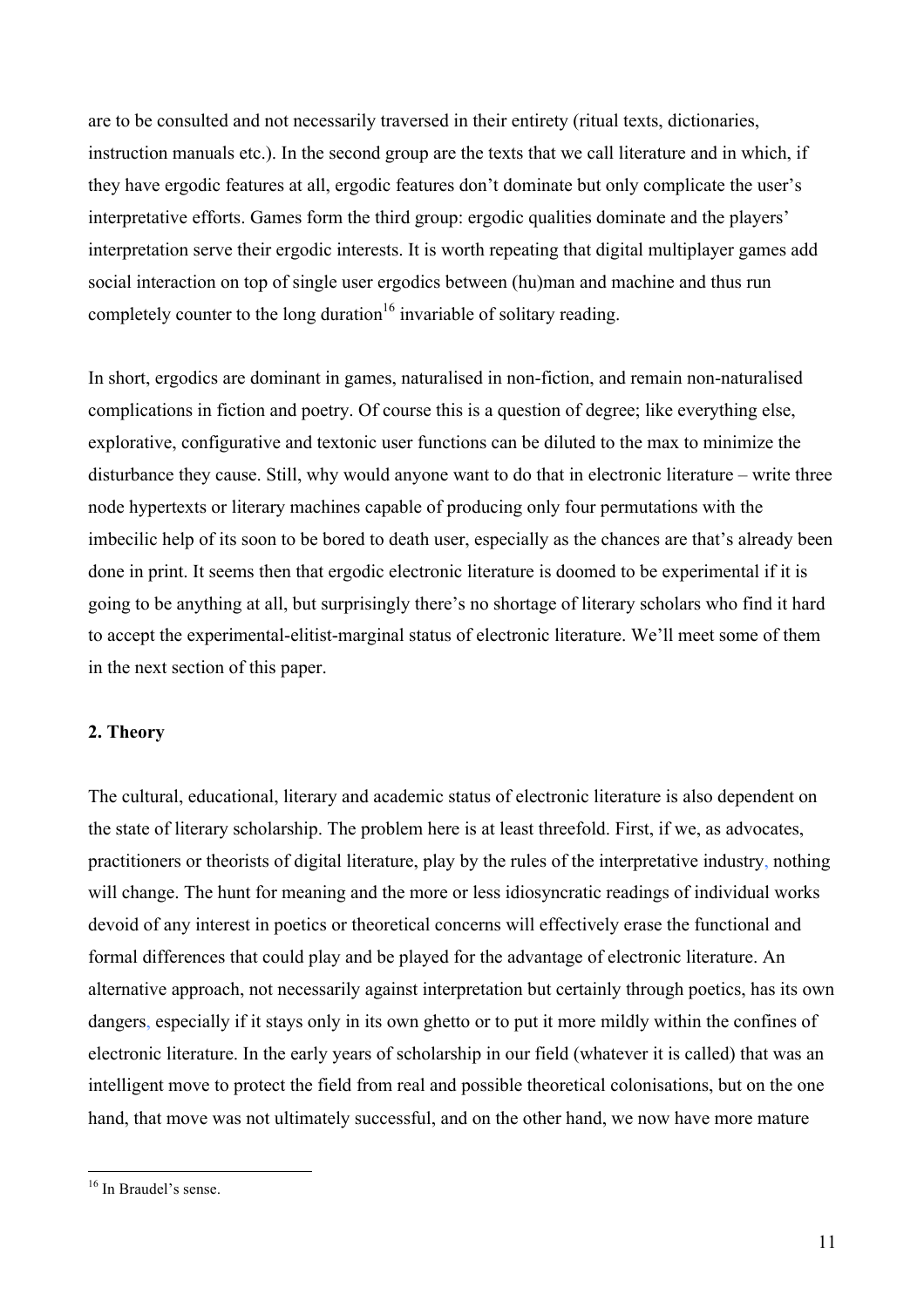theories that are at least in principle capable of integrating the ever widening plurality of literary media to hegemonic theories of literature without succumbing to the latter.

Hence, secondly, there's a choice to be made between integrative and isolationist theories, approaches, and research programs. Electronic and ergodic literature provide fresh theoretical challenges to literary scholarship, which is rotting away under the dominance of context- and meaning-oriented cultural studies, and a wealth of well-wrought counter-examples to the presuppositions and false generalisations of implicitly or explicitly print-oriented and print-based theories of literature. Later in this section, integrative and isolationist approaches are compared, and two forms of the former are isolated for further study. The preferred deep integration (made possible through modified cybertext theory) works at the level of theoretical and paradigmatic foundations of literature whereas cheap integration (cf. Murray and Ryan) sets conservative constraints derived from mainstream print literature as norms and values supposedly assisting the birth of more user-friendly electronic literature.

Thirdly, electronic literature should choose its academic, institutional and post-industrial allies and enemies carefully. To begin with, cultural studies should perhaps be re-contextualised.

[the rest of the paragraph omitted]

## **2.1.1 Cheap integration, part 1: Marie-Laure Ryan**

No scholar of digital or ergodic poetry in his or her right mind would dare to propose that these poetries should stick to classical norms and forms. For some reason this is not case with certain scholars dealing or trying to deal with narrative or dramatic literature or elements of literature in digital media. I'm not joking although I wish I were. Here are two quotes from Marie-Laure Ryan, written years after the golden age of hypertext literature and hypertext theory:

"What for instance will I do if in the course of my reading I encounter a segment that describes the death of a character, and later on a segment that describes his actions when alive? Should I opt for a supernatural interpretation, according to which the character was resurrected?" (Ryan 2001)

"In classical hypertext, the network is usually too densely connected for the author to control the reader's path over significant stretches. Randomness sets in after one or two transitions. But randomness is incompatible with the logical structure of narrative. Since it would be impossible for the author to foresee a coherent narrative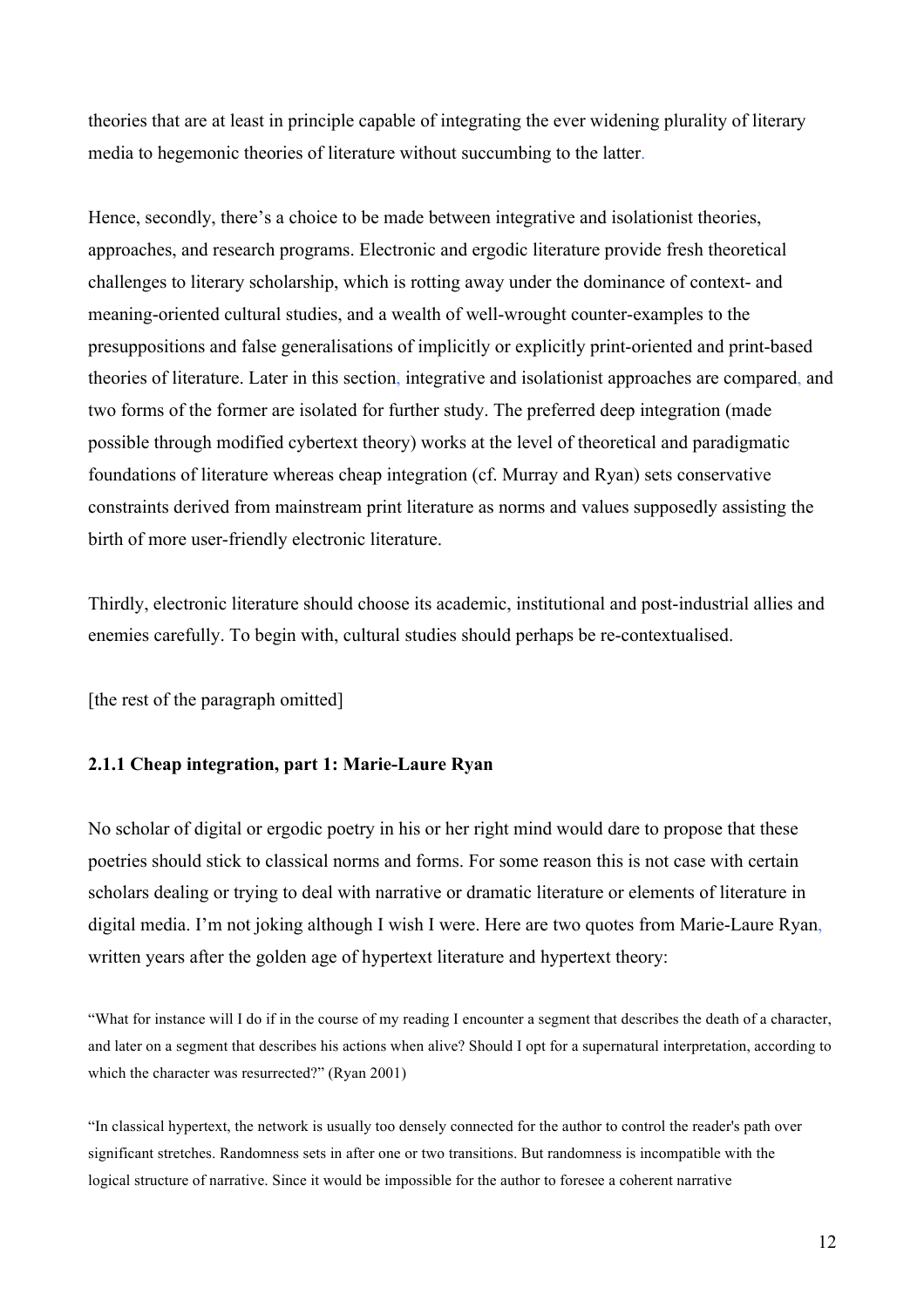development for each path of navigation, the order of discovery of the lexia cannot be regarded as constitutive of narrative sequence." (Ryan 2001)

We can only conclude that according to Ryan's supposedly "logical" criteria even flashbacks are too complicated and incompatible with her conception of narrative coherence. Moreover, hypertext sequences are usually not totally random (very rarely if ever nodes are linked to every other node in a fully rhizomatic way), and one may also wonder whether the wide variety of possible presentation orders (of static chunks of text) would be such a challenge if one happened to be familiar with narrative and anti-narrative experiments and postmodernist tricks of mid- and late  $20<sup>th</sup>$  century fiction.

As newcomers and even scholars can sometimes learn new tricks, let's take a more recent example to see what if anything has changed. So let me quote in length what she (2007) has to say about Judd Morrissey's *The Jew's Daughter*: "The text presents itself at first sight as a standard hypertext fiction, but there is only one link per screen. This means that the author retains strict control over the reading sequence. When the user mouses over a link, part of the screen replaces itself, but the new text is inserted without visible mark somewhere in the middle of the screen, leaving the rest of the page unchanged. Only those gifted with perfect recall will be able to tell what is new and what is old. The only clue to the location of the new text is a nervous twitching of he affected area when the substitution takes place. Since it is impossible to return to the previous screen, the reader cannot compare the two fragments. This formula is designed to frustrate memory, and without memory, of course, the reader cannot construct a stable narrative world nor a consistent narrative action. To salvage some intelligibility, readers will interpret the replacement mechanism as an allegorical gesture. For instance, the text could signify the radical instability of meaning, the absence of a definitive story to tell, or it could be interpreted as a simulation of the dynamics of the writing process: the replacement could stand for false starts and for the technique of 'cut and paste.' As was the case with 'The News Reader', but for different reasons, the text is only readable on the meta level." (Ryan 2007, 264)

This quote exemplifies an interpretative strategy that I call normative exclusion, and as always it is based on serious methodological mistakes, theoretical shortcomings and anachronistic value judgements. Firstly, *The Jew's Daughter* is as much a stretch text as it is a hypertext, and therefore its relation to hypertext legacy is a bit more complicated than Ryan appears to understand. Secondly, Ryan seriously overstates the memory load caused by the text. As with any fiction, we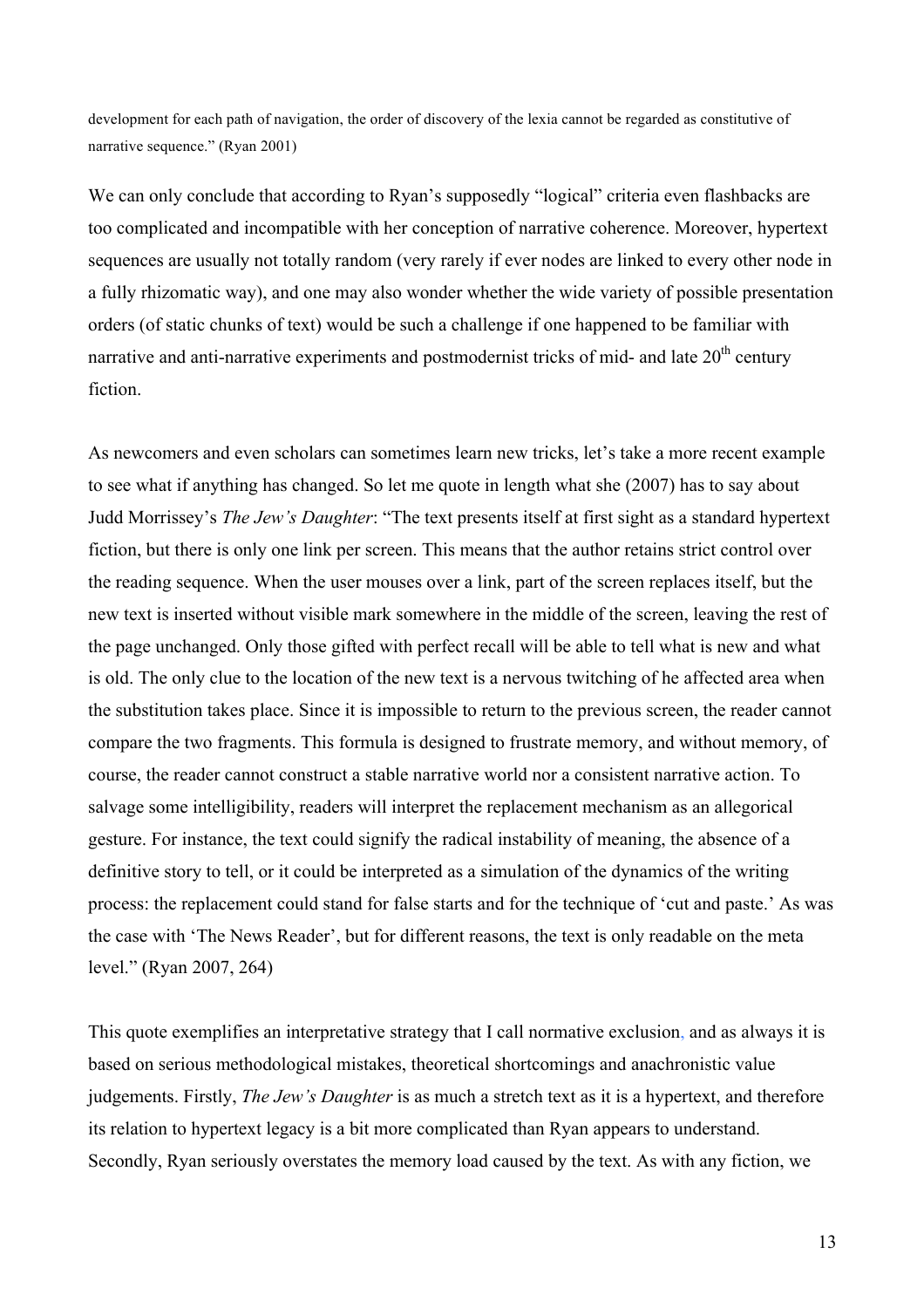mostly rely on our less than perfect memory and proceed by making, refining and abandoning hypotheses, not by comparing new passages word by word to those already read. Thirdly, even if one cannot return to any previous screen while following the strict linearity of the text, comparisons can still be made – and they can be verified as well either by printing (or otherwise copying) the text screen by screen (node by node) or by starting the process again as many times as needed. In fact the web version<sup>17</sup> of *The Jew's Daughter* Ryan refers to consists of 201 nodes that seem to follow each other in the same order every time (I've tried it five times so far) forming a loop, so in essence what you have is a 201 page novel that you can read without having to stretch and overload your memory. All you need is a little patience and a printer and you're well on your way to stable narrative worlds and consistent narrative actions if that's your prerogative. Fourthly, as the text can be read in its entirety and as many times as one possibly wants, Ryan's claim about its memory frustrating nature is utterly false, and her claims about its lack of stable worlds and consistent action are hard to justify, as this exercise in repetition and variation is much more consistent and stable than, say, the prime examples of the French New Novel. Fifthly, there's no reason and Ryan certainly doesn't give any reason why readers should always go for stable narrative worlds and consistent narrative action and not settle for little less, not to mention expect something else in the first place, and perhaps if necessary renegotiate their ideas of stability and consistency that will vary anyway from one reader to the next. Sixthly, from what is said above it also follows that Ryan's claim that the text is only readable on the meta level is also false. Seventhly, Ryan's false description of Morrissey's text and its resulting exclusion from the narrative realm (she also describes it as a "creative destruction of narrative") are only based on her rigid  $19<sup>th</sup>$  century norms concerning narrative action and worlds. In essence Ryan's claims only denote her failure and unwillingness to engage a text that deviates from her rigid expectations – and the question remains what is the point of reading electronic literature from such a narrow and historically anachronistic perspective or, what is even worse, trying to argue that electronic literature should limit itself to that limbo. And last but not least what about of the ethics of this reading?

[two paragraphs omitted]

### **2.2 Cheap integration, part 2: Janet Murray**

[omitted]

 $\frac{17}{17}$  The later downloadable (ELO) version seems to be much longer (if I'm not mistaken it consists of 458 nodes).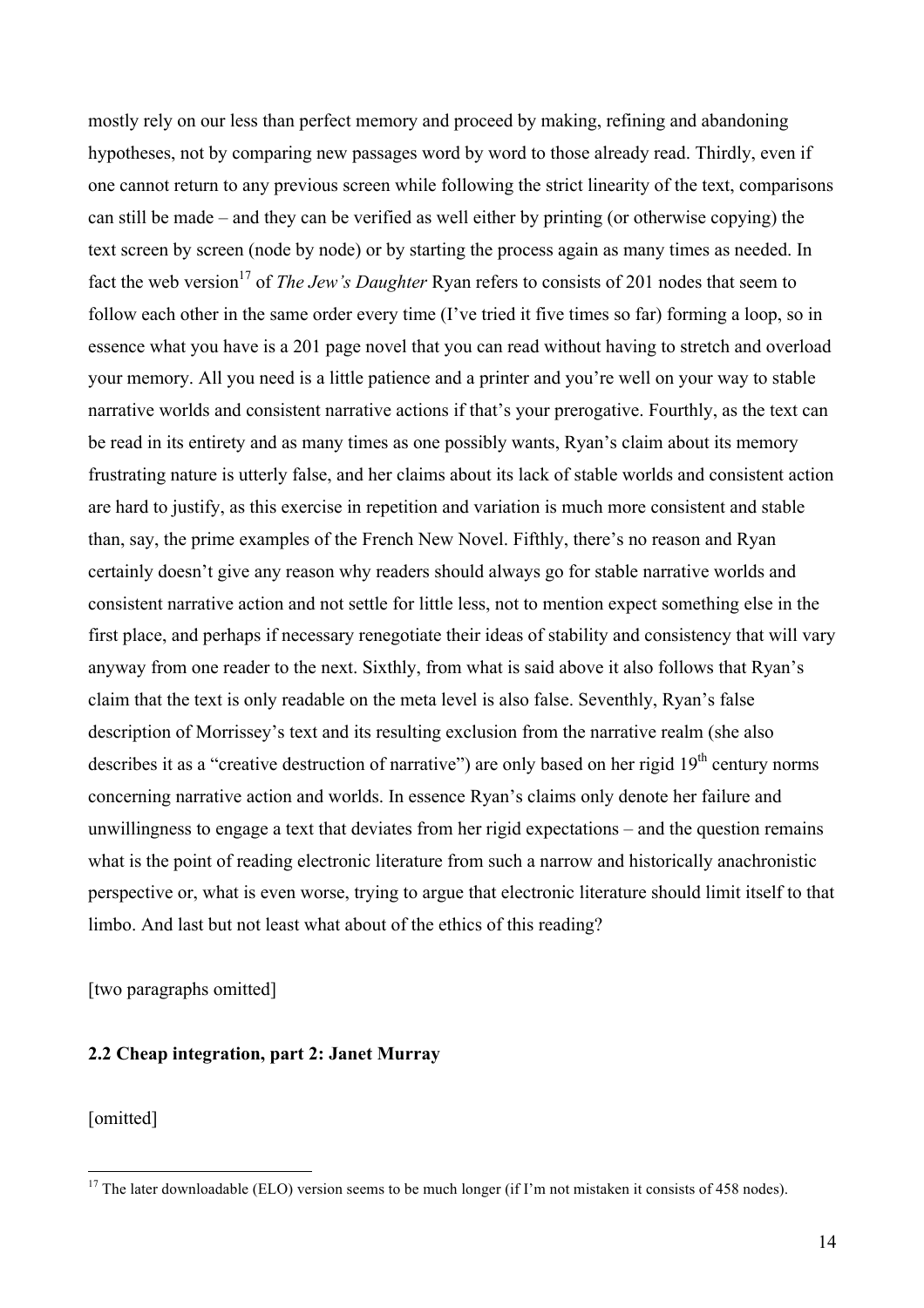## **2.3 Deep integration and modified cybertext theory**

[omitted]

### **3. More practical considerations/ On with the speculation**

### **3.1 Back to the future**

In order to rethink electronic literature and speculate a bit on its future, it may be useful to go back to the future as it once was. More than 30 years ago John Barth (1976; reprinted in Barth 1997) tried to look into the future of literature and the literature of future, and rooted his prophecies and reservations in four qualities he thought characterise written literature: semiotic, anesthetic, linear and solitary. Of these four qualities Barth saw the latter two as unique to literature compared to other arts. "Literature is the only art I can think of that is normally both produced and consumed, or received, by individuals as individuals. Its audience is one person at a time even when everybody on the beach is reading *Jaws* or *Ragtime* (they're not at all at the same word at the same moment; even if by extraordinary coincidence they were, their experience wouldn't be communal as the experience of a concert or even a symposium is)." (Barth 1997, 163)

Although videos and DVDs have already provided the same possibility for individual spectators as well, solitary reading still remains an uncontested norm.<sup>18</sup> Already the very phrase collective reading sounds disgusting – something typical of totalitarian regimes and repressive religious cults. The Internet has given a new boost to collaborative writing projects, but at the opposite end of the scale there seem to be no collaborative reading projects around, although it would in principle be easy to design web hypertexts within which navigational decisions and possibilities of readers will affect each other as well as the content and structure of the text (I'm not thinking about simplified versions of MUDs here, but more something like multi-user *Reagan Libraries* and *Hegirascopes*). In such cases hypertext consumers would still act and read alone, but be constrained by the choices the other anonymous consumers make without being able to communicate with them.

 $18$  Despite MUDs that are much more devices for collective improvisation and role-playing than for collective reading.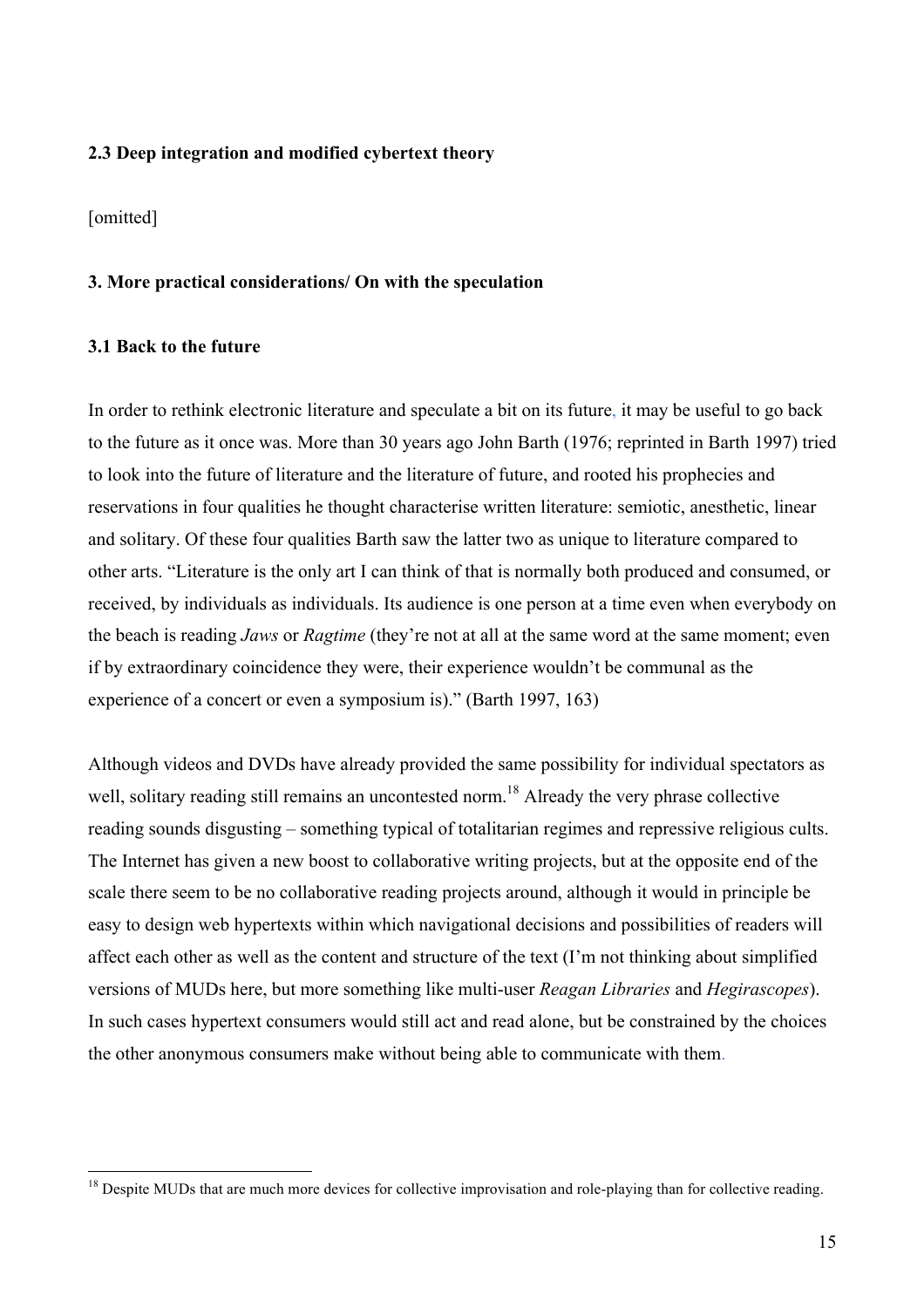In discussing anesthetic qualities Barth writes (1997, 164) that "literature is the only one of the arts that appeals directly to none of the physical senses, though it may indirectly appeal to all of them." This quality is based on literature being semiotic, in the sense that it transpires in the mind: "it can't deal directly with qualities, sensations, emotions, actions, things; it can't even deal directly, as theater can, with *imitations* of actions and emotions." (ibid.) The physical side of consuming ergodic and non-ergodic electronic literature (outside CAVEs and physically more involving installations) is usually limited to ways of clicking, typing, and moving a mouse that are either far removed from or very limited in terms of Barth's "sensations, emotions, actions, things." However, with wireless digital technology, more intimate and embodied connections could be constructed between texts and human beings. If blood pressure, pulse, body temperature and other more or less intimate personal and embodied details were to shape the text in addition to or even instead of explicit choices and decisions, then, perhaps, literature could become a little less anesthetic.

Finally, in discussing linearity, the catch phrase closer to discussions around and about digital media and digital or electronic literature in particular: "Other media may deal more effectively than writing with the nonlinear and discontinuous, but it may be that writing is uniquely suited to deal with the linear and continuous aspects of human experience." (Barth 1997, 164) Whether or not or to what degree Barth was wrong is not very important, as digital technology can be used to both boost and downplay the qualities of literature that he saw as the most fundamental. In other words, non-ergodic electronic literature may well apply the strengths of digital media to emphasize the qualities Barth referred to, without being tied to the limitations of print (or video), and also without situating itself in the long tradition of experimental and avantgarde literature.

At stake here is the difference between choosing and causing. What if unknown other readers affect the structure and content of the text I'm reading and my ways of reading are also partly responsible for the changes in the text somebody else is reading; what if my bodily qualities and measurable medical states shape and affect the text I'm reading; and what if these mechanisms were combined to otherwise linear presentation devoid of explicit choices and selections.

**3.2 -3.8** [omitted]

## **4. Conclusions**

## [in progress]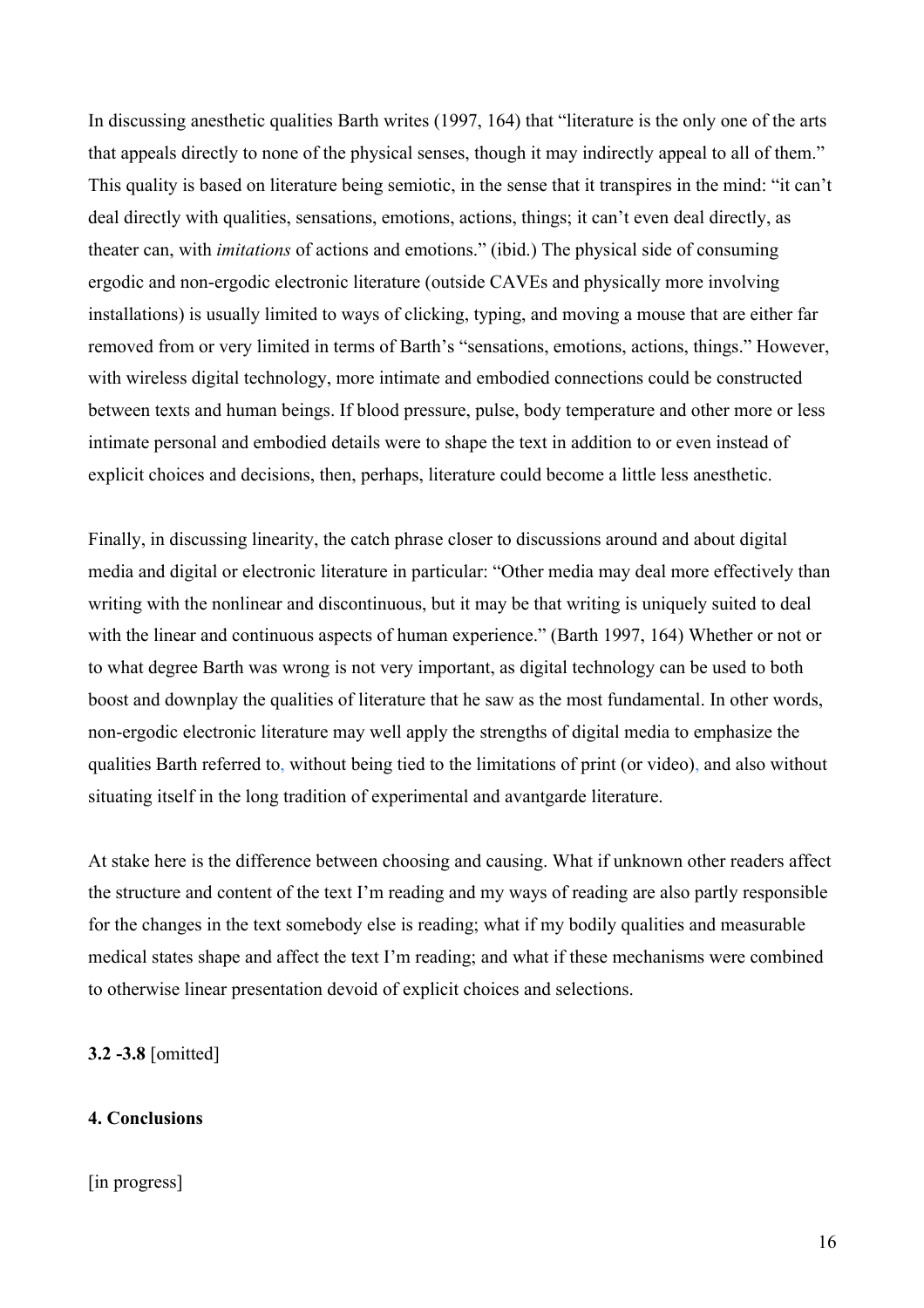# **References**

Aarseth, Espen 1997. *Cybertext. Perspectives on ergodic literature*. Baltimore: Johns Hopkins University Press

Barth, John 1997. "The Future of Literature and the Literature of the Future" in *The Friday Book*, Baltimore: Johns Hopkins University Press, 161-165

Cage, John 1982. *Roaratorio: An Irish Circus on Finnegans Wake*. Königstein: Atheneum Verlag

Cayley, John 1995. *Book Unbound*. London: Wellsweep

Cayley, John 2002. "OVERBOARD. An Example of Ambient Time-Based Poetics in Digital Art." http://www.dichtung-digital.org/2004/2-Cayley.htm

Cortazar, Julio 1966. *Hopscotch [Rayuela]*. New York: Pantheon Books

Cramer, Florian 2000. "Combinatory Poetry and Literature in the Internet." http://cramer.plaintext.cc/essays/combinatory\_poetry\_-\_permutations/

Douglas, Jane Yellowlees 2001. *The End of Books or Books without End? Reading Interactive Narratives.* Ann Arbor: University of Michigan Press

Eskelinen, Markku 1997/1998. *Interface I-II*. Helsinki:Provosoft

Eskelinen, Markku 2001a. "The Gaming Situation." In *Game Studies*, vol.1, issue 1. www.gamestudies.org/0101/eskelinen

Funkhouser, Chris 2007. *Prehistory of Digital Poetry*. Tuscaloosa: University of Alabama Press Gardner,

Gendolla, Peter and Jörgen Schäfer (eds) 1997. *The Aesthetics of Net Literature.* Bielefeld: transcript Verlag

Genette, Gérard 1997. *Palimpsests. Literature in the Second Degree*. Lincoln and London: University of Nebraska Press

Higgins, Dick 1987. *Pattern Poetry. Guide to Unknown Literature*. Albany: State University of New York Press

Johnson, B.S. 2007 [1969]. *The Unfortunates*. New York: New Directions

McHale, Brian 2004. *Obligation towards a difficult whole*. Tuscaloosa: University of Alabama Press

Moulthrop, Stuart 1987. forking paths. http://iat.ubalt.edu/moulthrop/hypertexts/forkingpaths.html

Moulthrop, Stuart 1995. *Hegirascope*. http://www.smoulthrop.com/lit/hgs/